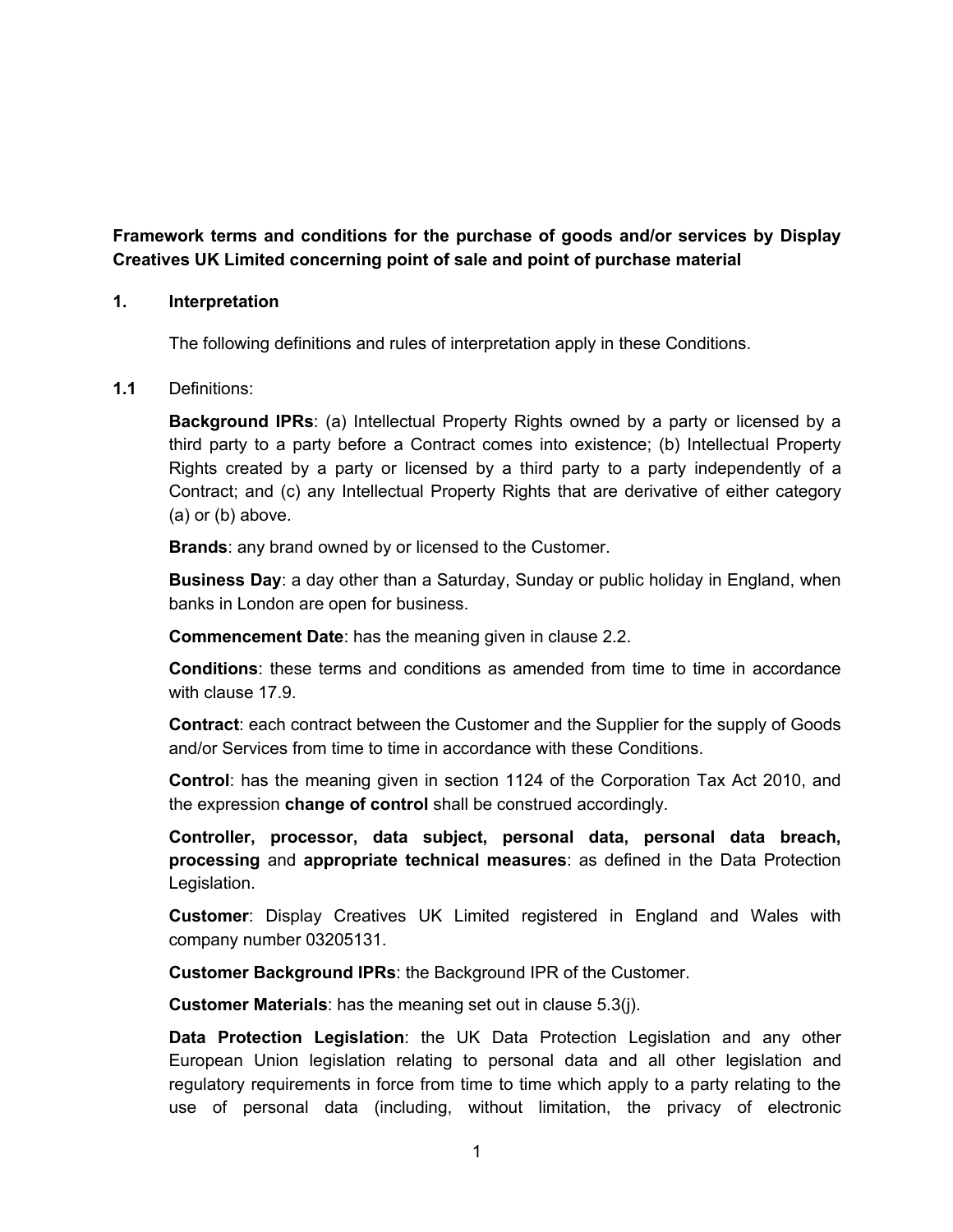communications) and the guidance and codes of practice issued by the relevant data protection or supervisory authority and applicable to a party.

**Deliverables**: all documents, products and materials developed by the Supplier or its agents, contractors and employees as part of or in relation to Services in any form or media, including drawings, maps, plans, diagrams, designs, pictures, computer programs, data, specifications and reports (including drafts).

**Delivery Location**: has the meaning given in clause 4.2(b).

**Developments**: all Intellectual Property Rights that arise out of, relate to, result from, or are first made, developed, conceived of or reduced to practice by the Supplier under a Contract that are of general application and not created specifically and solely for use by the Customer but are not derivative of any Customer Background IPRs.

**Goods**: the goods (or any part of them) set out in an Order or otherwise provided as part of Services.

**Goods Specification**: any specification for Goods, including any related plans and drawings, that is agreed in writing by the Customer and the Supplier.

**Intellectual Property Rights**: patents, utility models, rights to inventions, copyright and neighbouring and related rights, moral rights, trade marks and service marks, business names and domain names, rights in get-up and trade dress, goodwill and the right to sue for passing off or unfair competition, rights in designs, rights in computer software, database rights, rights to use, and protect the confidentiality of, confidential information (including know-how and trade secrets), and all other intellectual property rights, in each case whether registered or unregistered and including all applications and rights to apply for and be granted, renewals or extensions of, and rights to claim priority from, such rights and all similar or equivalent rights or forms of protection which subsist or will subsist now or in the future in any part of the world.

**Order**: each order by the Customer for the supply of Goods and/or Services from time to time, as set out in the Customer's purchase order form or in the Customer's written acceptance of the Supplier's quotation.

**Order Specific IPRs**: all those Intellectual Property Rights developed by or for the Supplier under a Contract that are specifically and solely for use by the Customer in connection with receipt of Services, including any Deliverables, but excluding any Supplier Background IPRs and Developments.

**Services**: the services, including any Deliverables, to be provided by the Supplier under a Contract as set out in a Service Specification.

**Service Specification**: any description or specification for Services agreed in writing by the Customer and the Supplier.

**Supplier**: the person or firm from whom the Customer purchases Goods and/or Services.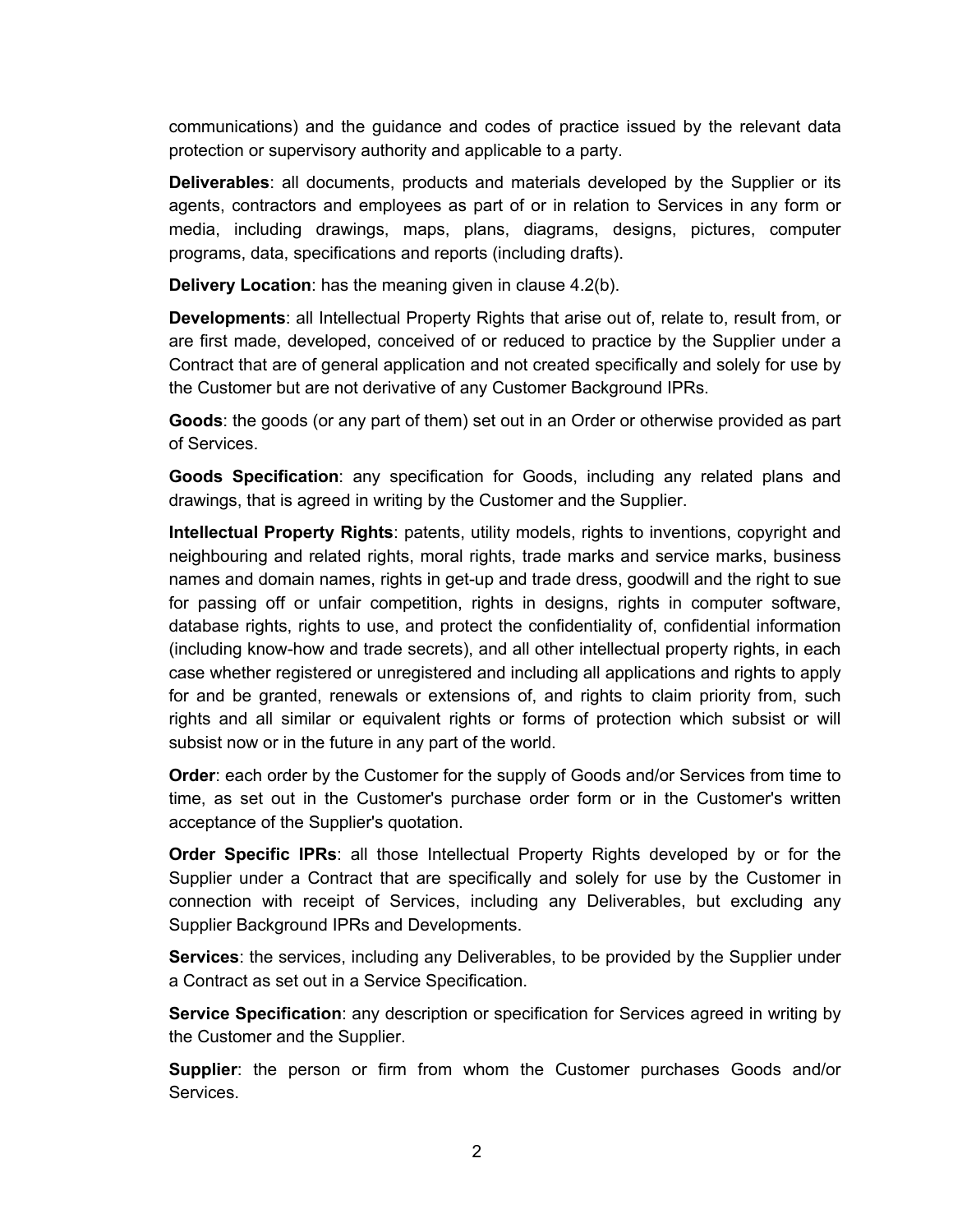**Supplier Background IPR**: the Background IPR of the Supplier.

**TUPE Regulations**: the Transfer of Undertakings (Protection of Employment) Regulations 2006 (*SI 2006/46*) (as amended).

**UK Data Protection Legislation**: all applicable data protection and privacy legislation in force from time to time in the UK including the General Data Protection Regulation (*(EU) 2016/679*); the Data Protection Act 2018; the Privacy and Electronic Communications Directive 2002/58/EC (as updated by Directive 2009/136/EC) and the Privacy and Electronic Communications Regulations 2003 (*SI 2003/2426*) (as amended).

# **1.2** Interpretation:

- (a) A **person** includes a natural person, corporate or unincorporated body (whether or not having separate legal personality).
- (b) A reference to a party includes its personal representatives, successors and permitted assigns.
- (c) A reference to a statute or statutory provision is a reference to it as amended or re-enacted. A reference to a statute or statutory provision includes all subordinate legislation made under that statute or statutory provision.
- (d) Any words following the terms **including**, **include**, **in particular**, **for example** or any similar expression shall be construed as illustrative and shall not limit the sense of the words, description, definition, phrase or term preceding those terms.
- (e) A reference to **writing** or **written** includes fax and email.
- (f) Unless the context otherwise requires, any reference to European Union law that is directly applicable or directly effective in the UK at any time is a reference to it as it applies in England and Wales from time to time including as retained, amended, extended, re-enacted or otherwise given effect on or after 11pm on 31 January 2020.

# **2. Basis of contract**

- **2.1** An Order constitutes an offer by the Customer to purchase Goods and/or Services from the Supplier in accordance with these Conditions.
- **2.2** An Order shall be deemed to be accepted on the earlier of:
	- (a) the Supplier issuing written acceptance of the Order; or
	- (b) any act by the Supplier consistent with fulfilling the Order,

at which point and on which date a Contract shall come into existence (**Commencement Date**).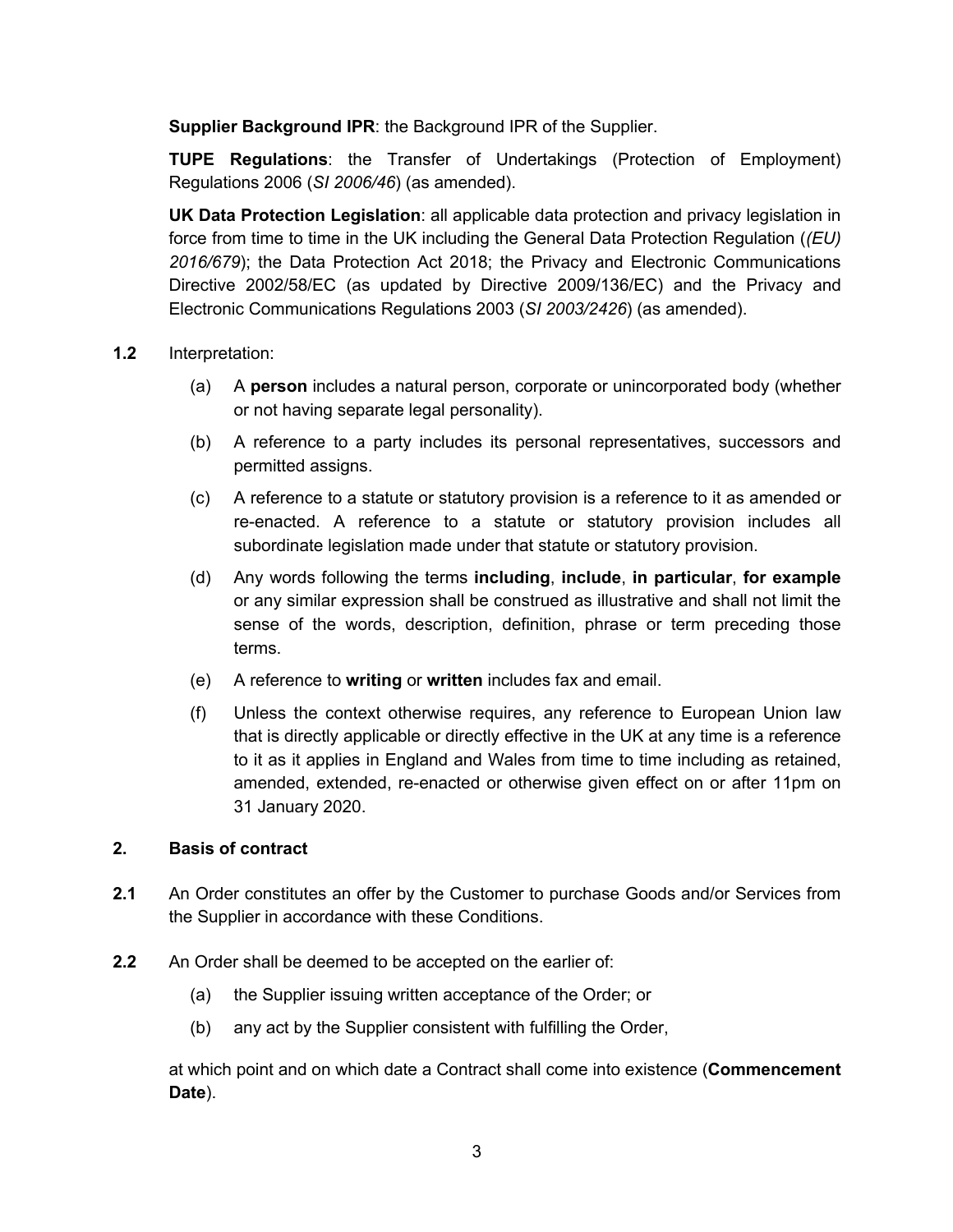- **2.3** These Conditions apply to each Contract to the exclusion of any other terms that the Supplier seeks to impose or incorporate, or which are implied by law, trade custom, practice or course of dealing.
- **2.4** All of these Conditions shall apply to the supply of both Goods and Services except where the application to one or the other is specified.

# **3. Supply of Goods**

- **3.1** The Supplier shall ensure that Goods shall:
	- (a) correspond with their description and any applicable Goods Specification;
	- (b) be of satisfactory quality (within the meaning of the Sale of Goods Act 1979) and fit for any purpose held out by the Supplier or made known to the Supplier by the Customer, expressly or by implication, and in this respect the Customer relies on the Supplier's skill and judgement;
	- (c) where they are manufactured products, be free from defects in design, materials and workmanship and remain so for 12 months after delivery, unless otherwise specified; and
	- (d) comply with all applicable statutory and regulatory requirements relating to the manufacture, labelling, packaging, storage, handling and delivery of those Goods.
- **3.2** The Supplier shall ensure that at all times it has and maintains all the licences, permissions, authorisations, consents and permits that it needs to carry out its obligations under a Contract in respect of the associated Goods.
- **3.3** The Customer may inspect and test Goods at any time before delivery. The Supplier shall remain fully responsible for Goods despite any such inspection or testing and any such inspection or testing shall not reduce or otherwise affect the Supplier's obligations under the associated Contract.
- **3.4** If following such inspection or testing the Customer considers that Goods do not comply or are unlikely to comply with the Supplier's undertakings at clause 3.1, the Customer shall inform the Supplier and the Supplier shall immediately take such remedial action as is necessary to ensure compliance.
- **3.5** The Customer may conduct further inspections and tests after the Supplier has carried out its remedial actions.

# **4. Delivery of Goods**

**4.1** The Supplier shall ensure that: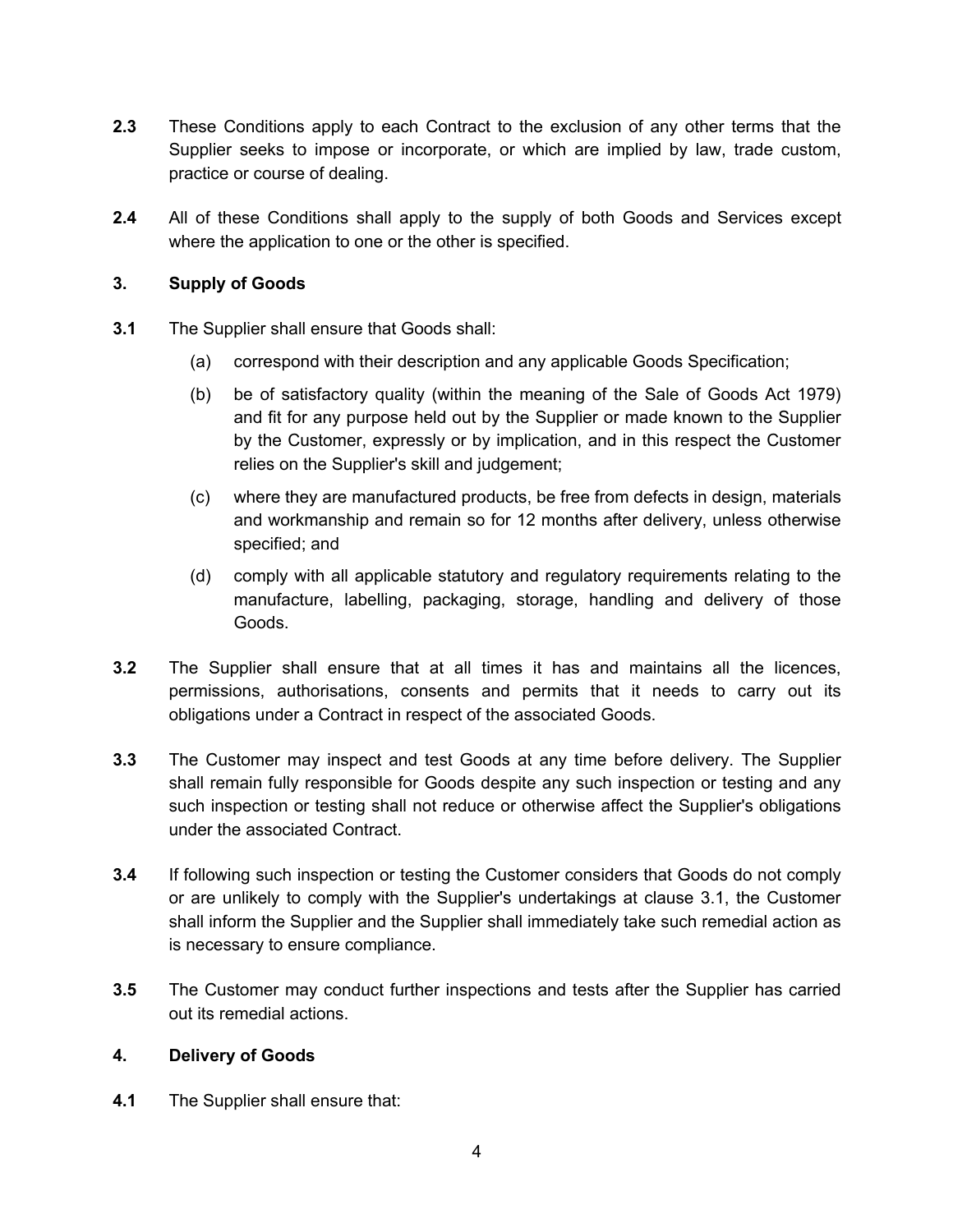- (a) Goods are properly packed and secured in such manner as to enable them to reach their destination in good condition;
- (b) each delivery of Goods is accompanied by a delivery note which shows the date of the associated Order, the Order number (if any), the type and quantity of the Goods (including the code number of the Goods (where applicable)), special storage instructions (if any) and, if the Goods are being delivered by instalments, the outstanding balance of Goods remaining to be delivered; and
- (c) it states clearly on the delivery note any requirement for the Customer to return any packaging material for Goods to the Supplier. Any such packaging material shall only be returned to the Supplier at the cost of the Supplier.
- **4.2** The Supplier shall deliver Goods:
	- (a) on the date specified in the associated Order or, if no such date is specified, as directed by the Customer;
	- (b) to such location as is set out in the associated Order or as instructed by the Customer before delivery (**Delivery Location**); and
	- (c) during the Customer's normal hours of business on a Business Day, or as instructed by the Customer.
- **4.3** Delivery of Goods shall be completed on the completion of unloading of the Goods at the Delivery Location.
- **4.4** The Supplier shall not deliver Goods in instalments without the Customer's prior written consent. Where it is agreed that Goods are delivered by instalments, they may be invoiced and paid for separately. However, failure by the Supplier to deliver any one instalment on time or at all or any defect in an instalment shall entitle the Customer to the remedies set out in clause 6.1.
- **4.5** Title and risk in Goods shall pass to the Customer on completion of delivery.

#### **5. Supply of Services**

- **5.1** The Supplier shall from the Commencement Date and for the duration of the associated Contract supply Services to the Customer in accordance with the terms of the Contract.
- **5.2** The Supplier shall meet any performance dates for Services specified in the associated Order or that the Customer notifies to the Supplier and time is of the essence in relation to any of those performance dates.
- **5.3** In providing Services, the Supplier shall: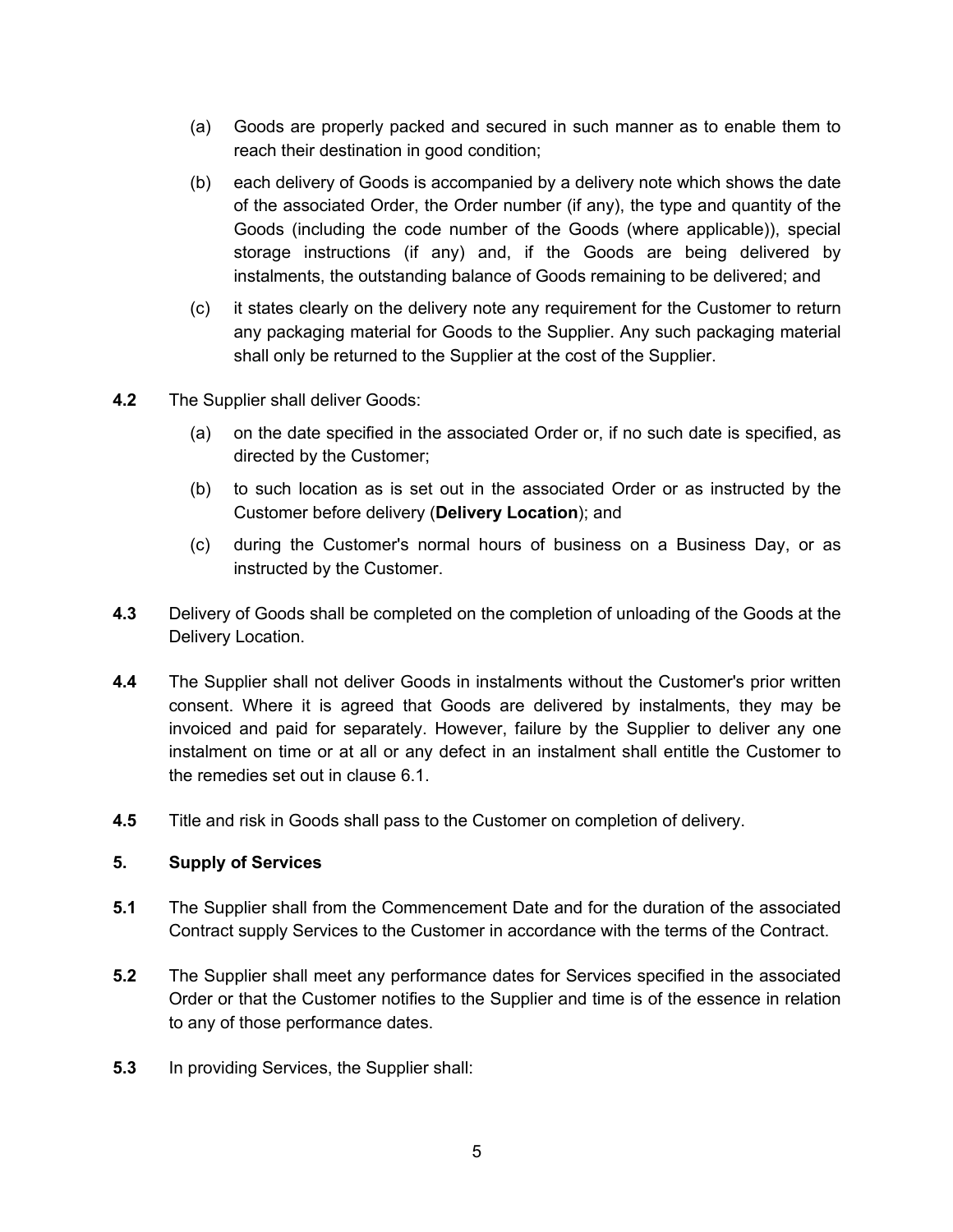- (a) co-operate with the Customer in all matters relating to the Services, and comply with all instructions of the Customer;
- (b) perform the Services with the best care, skill and diligence in accordance with best practice in the Supplier's industry, profession or trade;
- (c) use personnel who are suitably skilled and experienced to perform tasks assigned to them, and in sufficient number to ensure that the Supplier's obligations are fulfilled in accordance with the associated Contract;
- (d) ensure that the Services will conform with all descriptions, standards and specifications set out in the associated Service Specification, and that the Deliverables shall be fit for any purpose that the Customer expressly or impliedly makes known to the Supplier;
- (e) provide all equipment, tools and vehicles and such other items as are required to provide the Services;
- (f) use the best quality goods, materials, standards and techniques, and ensure that the Deliverables, and all goods and materials supplied and used in the Services or transferred to the Customer, will be free from defects in workmanship, installation and design;
- (g) obtain and at all times maintain all licences and consents which may be required for the provision of the Services;
- (h) comply with all applicable laws, regulations, regulatory policies, guidelines or industry codes which may apply to the provision of the Services;
- (i) observe all health and safety rules and regulations and any other security requirements that apply at any of the Customer's premises and any Delivery Location;
- (j) hold all materials, equipment and tools, drawings, specifications and data supplied by the Customer to the Supplier (**Customer Materials**) in safe custody at its own risk, maintain the Customer Materials in good condition until returned to the Customer, and not dispose or use the Customer Materials other than in accordance with the Customer's written instructions or authorisation;
- (k) not do or omit to do anything which may cause the Customer to lose any licence, authority, consent or permission upon which it relies for the purposes of conducting its business, and the Supplier acknowledges that the Customer may rely or act on the Services; and
- (l) comply with any additional obligations as set out in the associated Service Specification.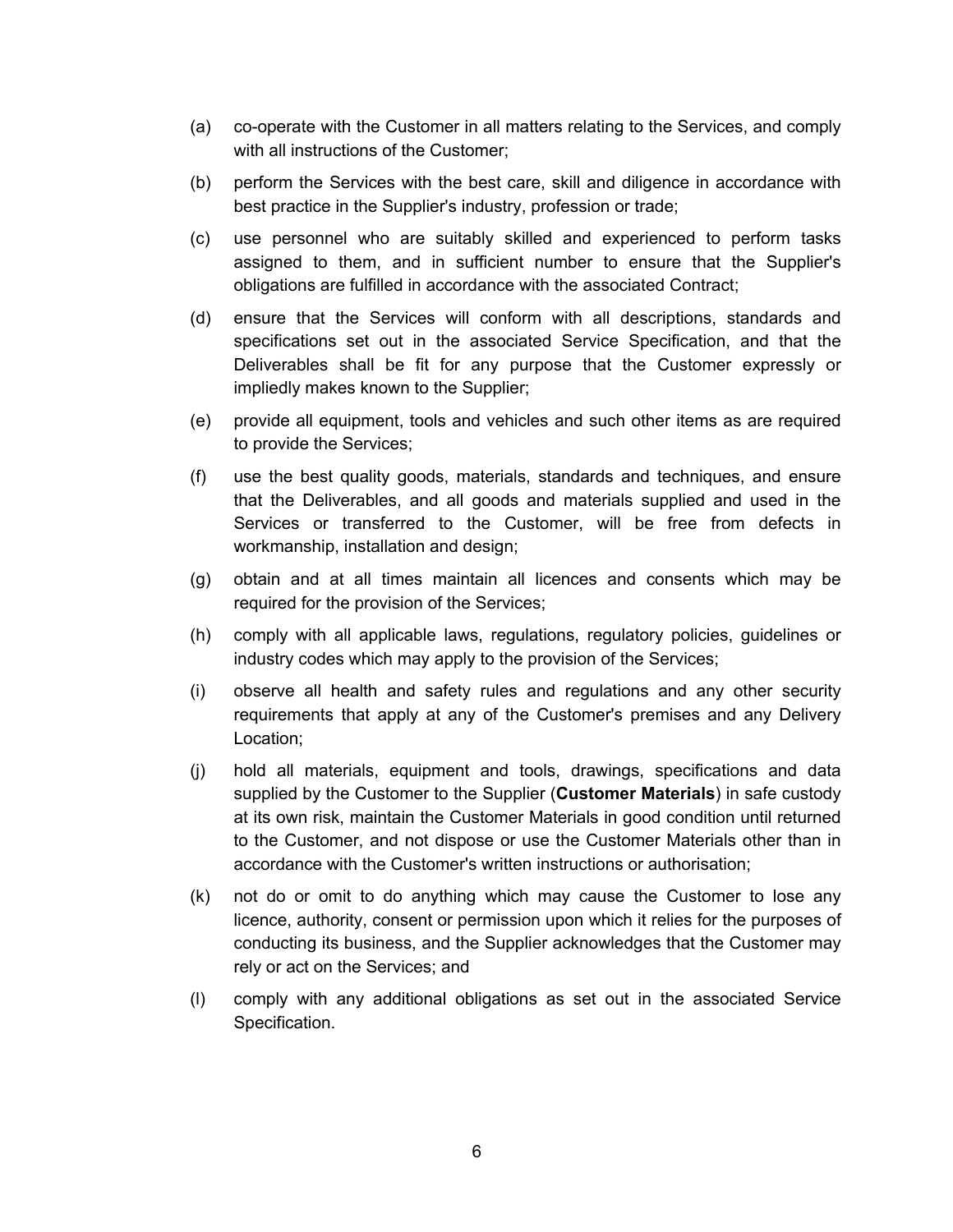# **6. Customer remedies**

- **6.1** If the Supplier fails to deliver Goods by the applicable date or to perform Services by the applicable date, or both, the Customer shall, without limiting or affecting other rights or remedies available to it, have one or more of the following rights and remedies:
	- (a) to terminate the associated Contract with immediate effect by giving written notice to the Supplier;
	- (b) to refuse to accept any subsequent performance of Services and/or delivery of Goods which the Supplier attempts to make;
	- (c) to recover from the Supplier any costs incurred by the Customer in obtaining substitute goods and/or services from a third party;
	- (d) to require a refund from the Supplier of sums paid in advance for Services that the Supplier has not provided and/or Goods that it has not delivered; and
	- (e) to claim damages for any additional costs, loss or expenses incurred by the Customer which are in any way attributable to the Supplier's failure to meet such dates.
- **6.2** If the Supplier has delivered Goods that do not comply with the undertakings set out in clause 3.1, then, without limiting or affecting other rights or remedies available to it, the Customer shall have one or more of the following rights and remedies, whether or not it has accepted the Goods:
	- (a) to terminate the associated Contract with immediate effect by giving written notice to the Supplier;
	- (b) to reject the Goods (in whole or in part) whether or not title has passed and to return them to the Supplier at the Supplier's own risk and expense;
	- (c) to require the Supplier to repair or replace the rejected Goods, or to provide a full refund of the price of the rejected Goods (if paid);
	- (d) to refuse to accept any subsequent delivery of Goods which the Supplier attempts to make;
	- (e) to recover from the Supplier any expenditure incurred by the Customer in obtaining substitute goods from a third party; and
	- (f) to claim damages for any additional costs, loss or expenses incurred by the Customer arising from the Supplier's failure to supply Goods in accordance with clause 3.1.
- **6.3** If the Supplier has supplied Services that do not comply with the requirements of clause 5.3(d) then, without limiting or affecting other rights or remedies available to it, the Customer shall have one or more of the following rights and remedies: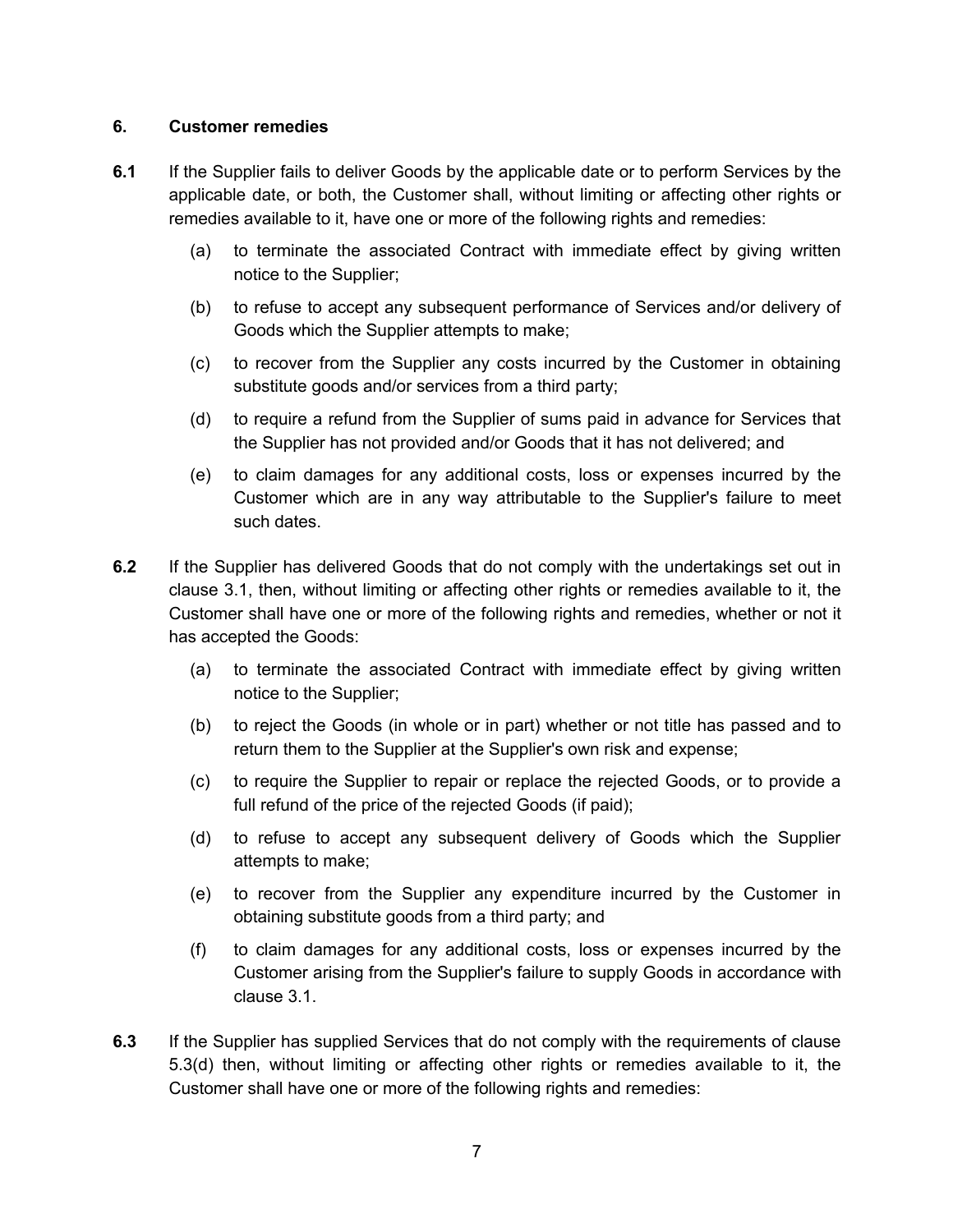- (a) to terminate the associated Contract with immediate effect by giving written notice to the Supplier;
- (b) to return the Deliverables to the Supplier at the Supplier's own risk and expense;
- (c) to require the Supplier to provide repeat performance of the Services, or to provide a full refund of the price paid for the Services (if paid);
- (d) to refuse to accept any subsequent performance of Services which the Supplier attempts to make;
- (e) to recover from the Supplier any expenditure incurred by the Customer in obtaining substitute services or deliverables from a third party; and
- (f) to claim damages for any additional costs, loss or expenses incurred by the Customer arising from the Supplier's failure to comply with clause 5.3(d).
- **6.4** These Conditions shall extend to any substituted or remedial services and/or repaired or replacement goods supplied by the Supplier.
- **6.5** The Customer's rights and remedies under a Contract are in addition to, and not exclusive of, any rights and remedies implied by statute and common law.

# **7. Customer's obligations**

- **7.1** The Customer shall:
	- (a) provide the Supplier with reasonable access at reasonable times to the Customer's premises and other relevant premises for the purpose of delivering Goods and/or providing Services; and
	- (b) provide such necessary information for the delivery of Goods and/or provision of Services as the Supplier may reasonably request.

# **8. Charges and payment**

- **8.1** The price for Goods:
	- (a) shall be the price set out in an Order, or if no price is quoted, the price set out in the Supplier's published price list in force at the associated Commencement Date; and
	- (b) shall be inclusive of the costs of packaging, insurance and carriage of Goods. No extra charges shall be effective unless agreed in writing and signed by the Customer.
- **8.2** The charges for Services shall be set out in an Order, and shall be the full and exclusive remuneration of the Supplier in respect of the performance of Services. Unless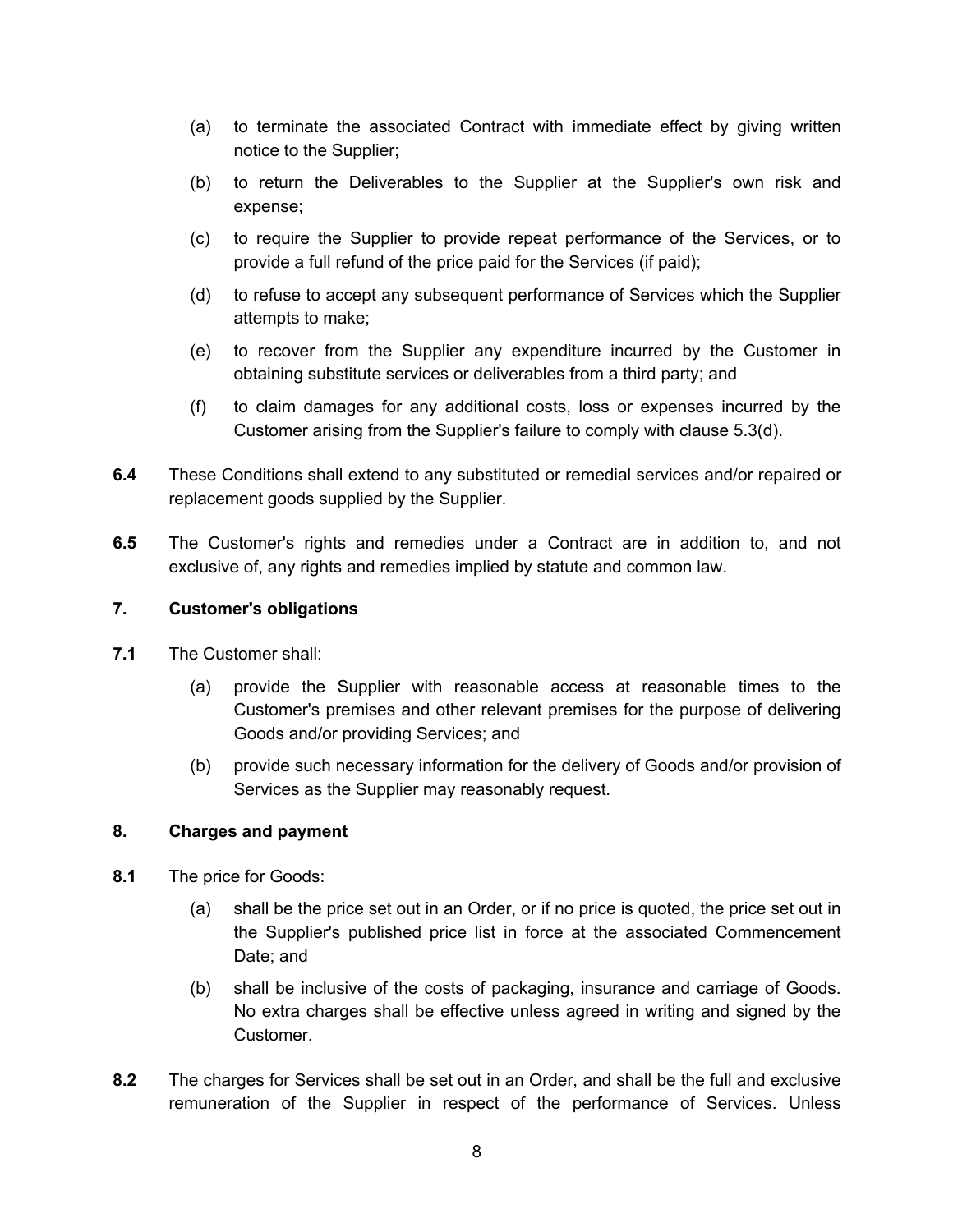otherwise agreed in writing by the Customer, the charges shall include every cost and expense of the Supplier directly or indirectly incurred in connection with the performance of Services.

- **8.3** In respect of Goods, the Supplier shall invoice the Customer on or at any time after completion of delivery. In respect of Services, the Supplier shall invoice the Customer on completion of the Services unless otherwise set out in the Order. Each invoice shall include such supporting information required by the Customer to verify the accuracy of the invoice, including but not limited to the relevant purchase order number.
- **8.4** In consideration of the supply of Goods and/or Services by the Supplier, the Customer shall pay the invoiced amounts within 45 days of the date of a correctly rendered invoice to a bank account nominated in writing by the Supplier.
- **8.5** All amounts payable by the Customer under a Contract are exclusive of amounts in respect of valued added tax chargeable from time to time (**VAT**). Where any taxable supply for VAT purposes is made under a Contract by the Supplier to the Customer, the Customer shall, on receipt of a valid VAT invoice from the Supplier, pay to the Supplier such additional amounts in respect of VAT as are chargeable on the supply of Goods and/or Services at the same time as payment is due for the supply of the Goods and/or Services.
- **8.6** If the Customer fails to make a payment due to the Supplier under a Contract by the due date, then the Customer shall pay interest on the overdue sum from the due date until payment of the overdue sum, whether before or after judgment. Interest under this clause 8.6 will accrue each day at 4% a year above the Bank of England's base rate from time to time, but at 4% a year for any period when that base rate is below 0%.
- **8.7** The Supplier shall maintain complete and accurate records of the time spent and materials used by the Supplier in providing Services, and the Supplier shall allow the Customer to inspect such records at all reasonable times on request.
- **8.8** The Customer may at any time, without notice to the Supplier, set off any liability of the Supplier to the Customer against any liability of the Customer to the Supplier, whether either liability is present or future, liquidated or unliquidated, and whether or not either liability arises under a Contract. Any exercise by the Customer of its rights under this clause shall not limit or affect any other rights or remedies available to it under a Contract or otherwise.

# **9. Intellectual property rights and data protection**

**9.1** The Supplier hereby assigns to the Customer with full title guarantee, free of all encumbrances and third party rights all rights, title and interest to any Order Specific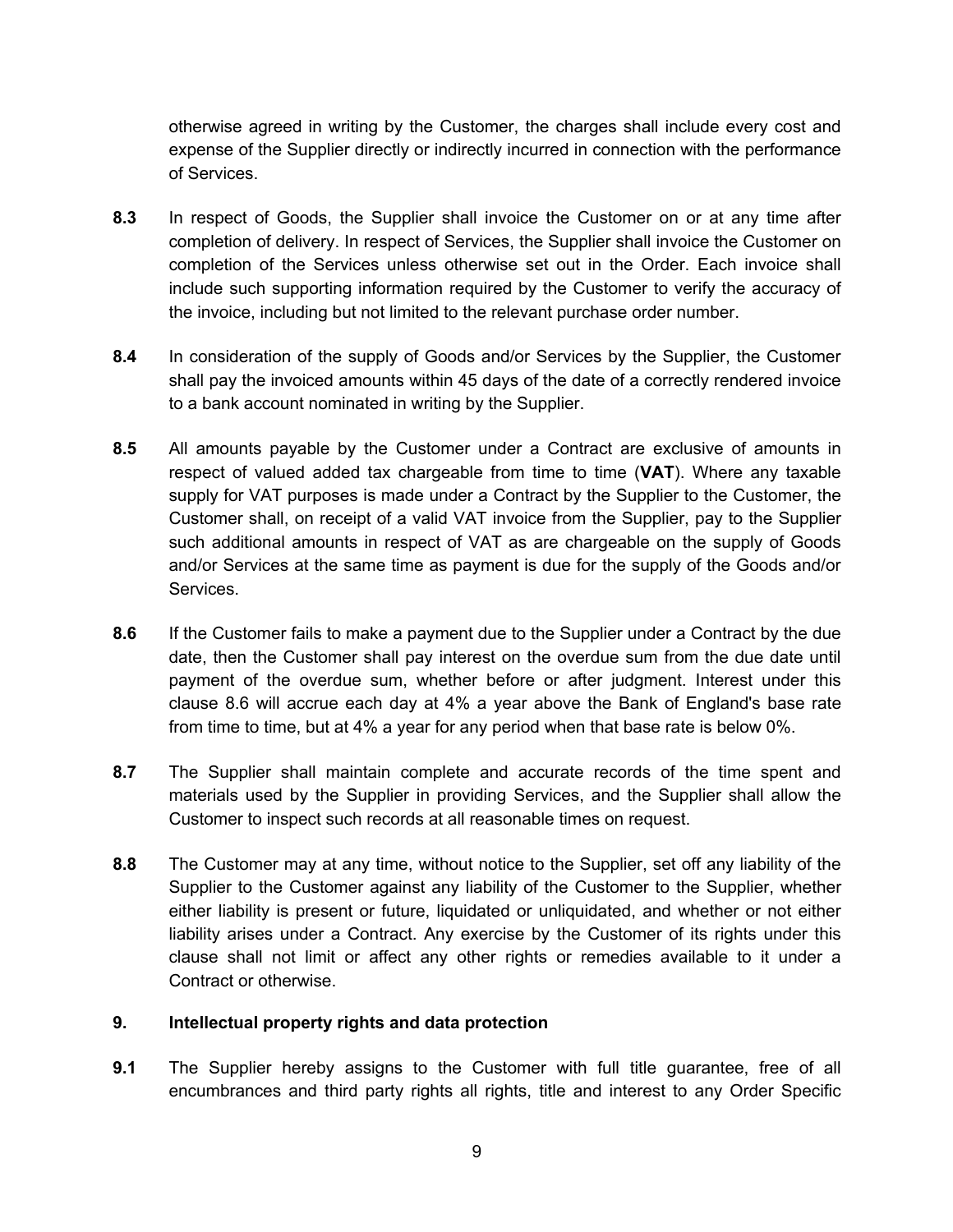IPRs that may be developed in the course of the performance of Services. The assignment shall be a present assignment of future rights that shall take effect immediately upon the coming into existence of the relevant Order Specific IPRs. The Customer acknowledges and agrees that all Developments will be the property of the Supplier, and the Customer hereby assigns to the Supplier all of its rights, title and interest (if any) to any Developments. The assignment shall be a present assignment of future rights that shall take effect immediately upon the coming into existence of the relevant Development.

- **9.2** The Customer hereby grants to the Supplier a royalty-free, non-exclusive, nontransferable, revocable licence for the duration of a Contract for the sole purpose of performing the associated Services of the Order Specific IPRs, the Customer Materials and any Brands.
- **9.3** The Supplier will follow all directions, guidelines and/or restrictions relating to the Supplier's use of any Brands as notified to the Supplier in writing by the Customer from time to time.
- **9.4** The Supplier hereby grants to the Customer a royalty-free, non-exclusive, nontransferable, irrevocable licence for the Customer, or any third parties on its behalf, to use, copy, install, maintain, modify, enhance and adapt for its own business purposes any Developments (and/or pursuant to clause 9.5, Supplier Background IPR), to the extent such licence is necessary for the Customer to receive the full benefit of the associated Services.
- **9.5** The Supplier warrants, represents and undertakes that the Customer shall not require the use of any Supplier Background IPRs to receive the benefit of the Services, unless the Supplier has otherwise notified the Customer of certain Supplier Background IPR (in which case such Intellectual Property Rights will be licensed to the Customer on the same terms as Developments are licensed under clause 9.4).
- **9.6** Both parties will comply with all applicable requirements of the Data Protection Legislation. The obligations regarding data protection in this clause 9 are in addition to, and do not relieve, remove or replace, a party's obligations or rights under the Data Protection Legislation.
- **9.7** The parties acknowledge that for the purposes of the Data Protection Legislation, the Customer is the controller and the Supplier is the processor. The Schedule at the end of these Conditions sets out the scope, nature and purpose of processing by the Supplier, the duration of the processing and the types of personal data and categories of data subject.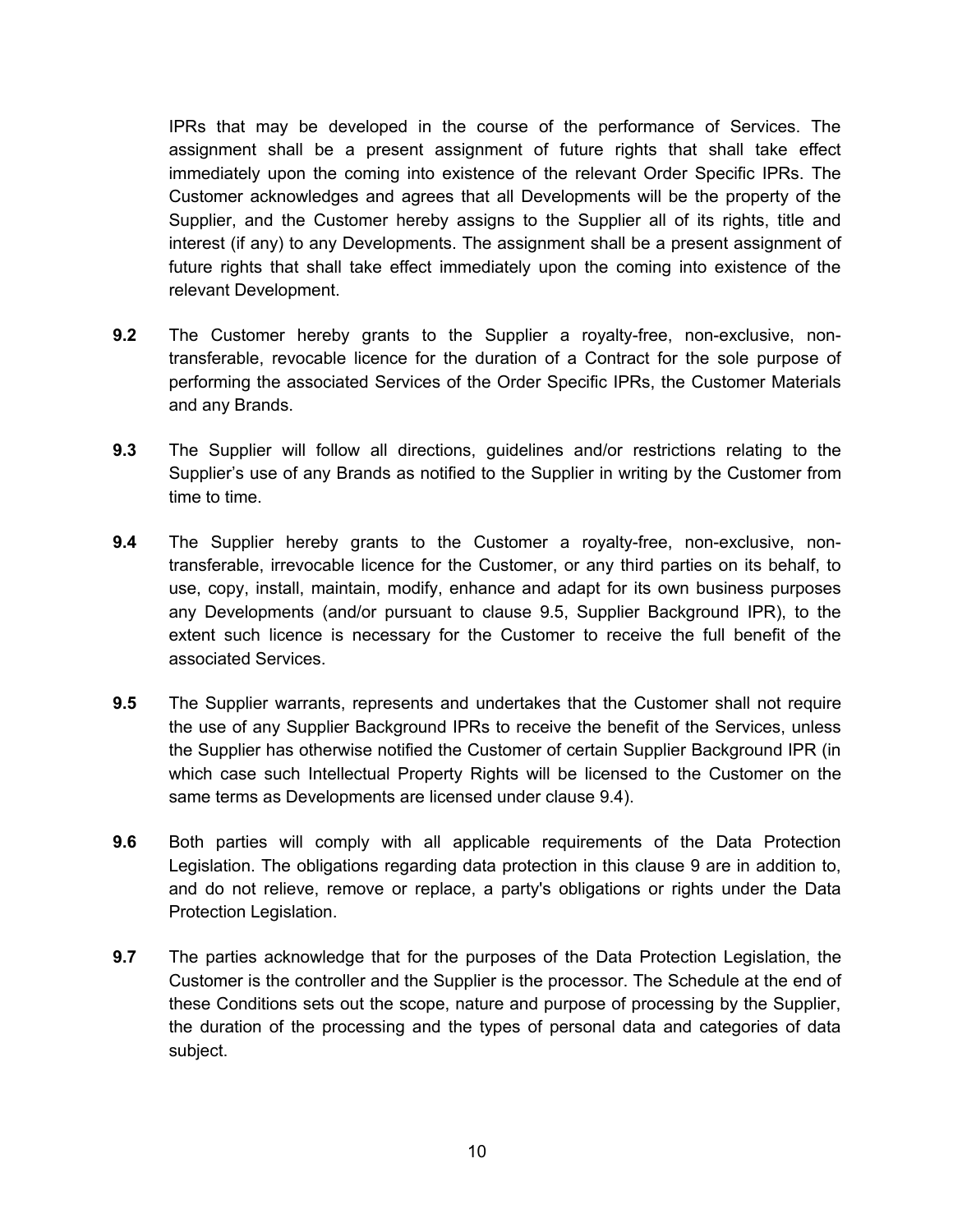- **9.8** Without prejudice to the generality of clause 9.6, the Customer will ensure that it has all necessary appropriate consents and notices in place to enable lawful transfer of the personal data to the Supplier for the duration and purposes of a Contract.
- **9.9** Without prejudice to the generality of the obligations regarding data protection in this clause 9, the Supplier shall, in relation to any personal data processed in connection with the performance by the Supplier of its obligations under a Contract:
	- (a) process that personal data only on the documented written instructions of the Customer unless the Supplier is required by Applicable Laws to otherwise process that personal data. Where the Supplier is relying on the laws of a member of the European Union or European Union Law as the basis for processing personal data, the Supplier shall promptly notify the Customer of this before performing the processing required by the Applicable Laws unless those Applicable Laws prohibit the Supplier from so notifying the Customer. In this clause 9, **Applicable Laws** means (for so long as and to the extent that they apply to the Supplier) the law of the European Union, the law of any member state of the European Union and/or Domestic UK Law; and **Domestic UK Law**  means the UK Data Protection Legislation and any other law that applies in the UK;
	- (b) ensure that it has in place appropriate technical and organisational measures, reviewed and approved by the Customer, to protect against unauthorised or unlawful processing of personal data and against accidental loss or destruction of, or damage to, personal data, appropriate to the harm that might result from the unauthorised or unlawful processing or accidental loss, destruction or damage and the nature of the data to be protected, having regard to the state of technological development and the cost of implementing any measures (those measures may include, where appropriate, pseudonymising and encrypting personal data, ensuring confidentiality, integrity, availability and resilience of its systems and services, ensuring that availability of and access to personal data can be restored in a timely manner after an incident, and regularly assessing and evaluating the effectiveness of the technical and organisational measures adopted by it);
	- (c) ensure that all personnel who have access to and/or process personal data are obliged to keep the personal data confidential;
	- (d) not transfer any personal data outside of the European Economic Area unless the prior written consent of the Customer has been obtained and the following conditions are fulfilled:
		- (i) the Customer or the Supplier has provided appropriate safeguards in relation to the transfer;
		- (ii) the data subject has enforceable rights and effective legal remedies;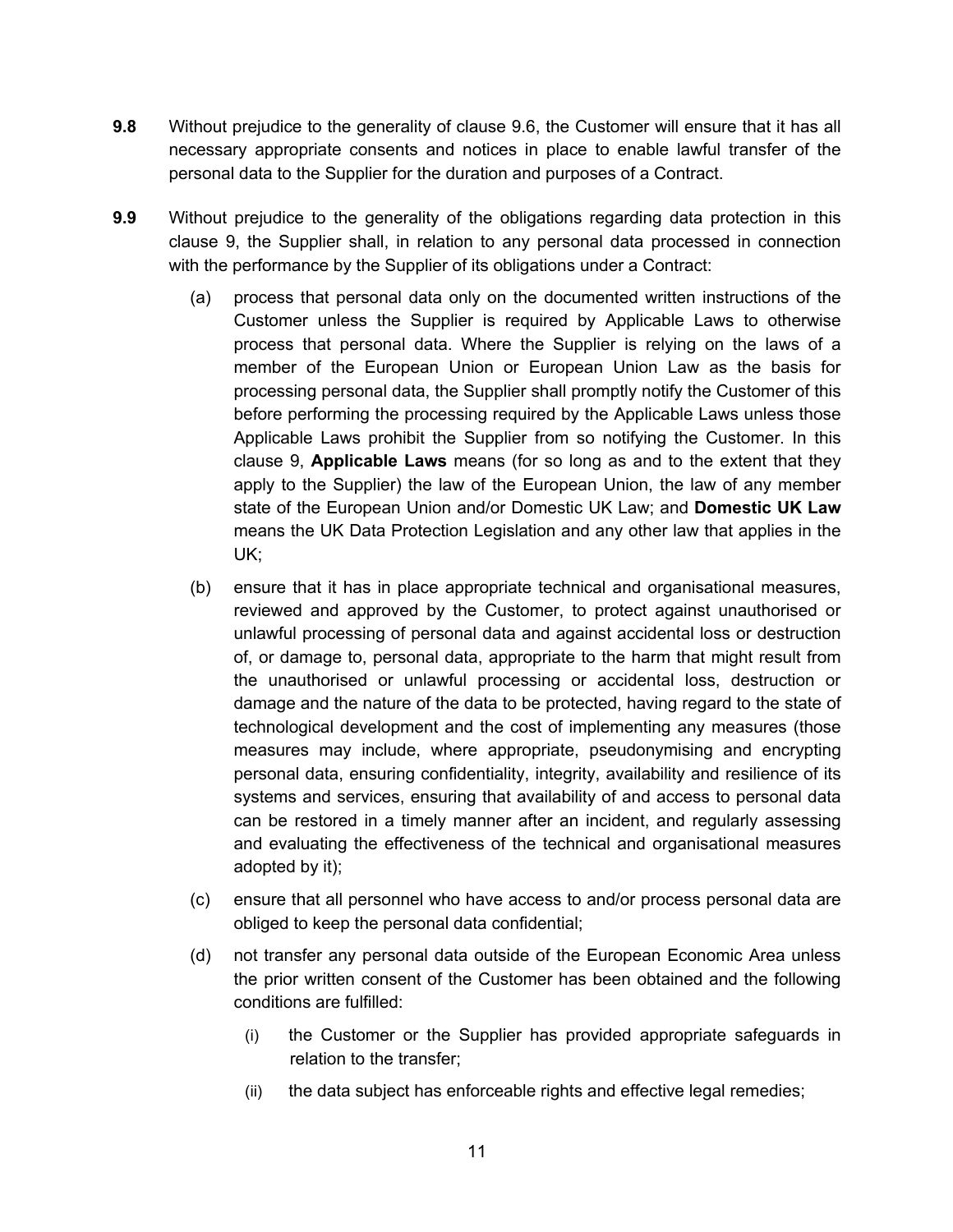- (iii) the Supplier complies with its obligations under the Data Protection Legislation by providing an adequate level of protection to any personal data that is transferred; and
- (iv) the Supplier complies with reasonable instructions notified to it in advance by the Customer with respect to the processing of the personal data;
- (e) assist the Customer, at the Customer's cost, in responding to any request from a data subject and in ensuring compliance with its obligations under the Data Protection Legislation with respect to security, breach notifications, impact assessments and consultations with supervisory authorities or regulators;
- (f) notify the Customer without undue delay on becoming aware of a personal data breach;
- (g) at the written direction of the Customer, delete or return personal data and copies thereof to the Customer on termination of a Contract unless required by Applicable Law to store the personal data;
- (h) maintain complete and accurate records and information to demonstrate its compliance with its data protection obligations in this clause 9 and allow for audits by the Customer or the Customer's designated auditor of such records and information and immediately inform the Customer if, in the opinion of the Supplier, an instruction infringes the Data Protection Legislation; and
- (i) indemnify the Customer against any loss or damage suffered by the Customer in relation to any breach by the Supplier of its data protection obligations in this clause 9.
- **9.10** The Customer does not consent to the Supplier appointing any third party processor of personal data under a Contract without its prior written consent. Any such consent will only be provided on the condition that the Supplier will enter into a written agreement with the third party processor incorporating data protection terms which are substantially similar to those set out in this clause 9 and which the Supplier undertakes reflect and will continue to reflect the requirements of the Data Protection Legislation. As between the Customer and the Supplier, the Supplier shall remain fully liable for all acts or omissions of any third party processor appointed by it pursuant to this clause 9.10.
- **9.11** Either party may, at any time on not less than 30 days' notice, revise the data protection terms in this clause 9 by replacing them with any applicable controller to processor standard clauses or similar terms forming part of an applicable certification scheme.

#### **10. Indemnity**

**10.1** The Supplier shall indemnify the Customer against all liabilities, costs, expenses, damages and losses (including but not limited to any direct, indirect or consequential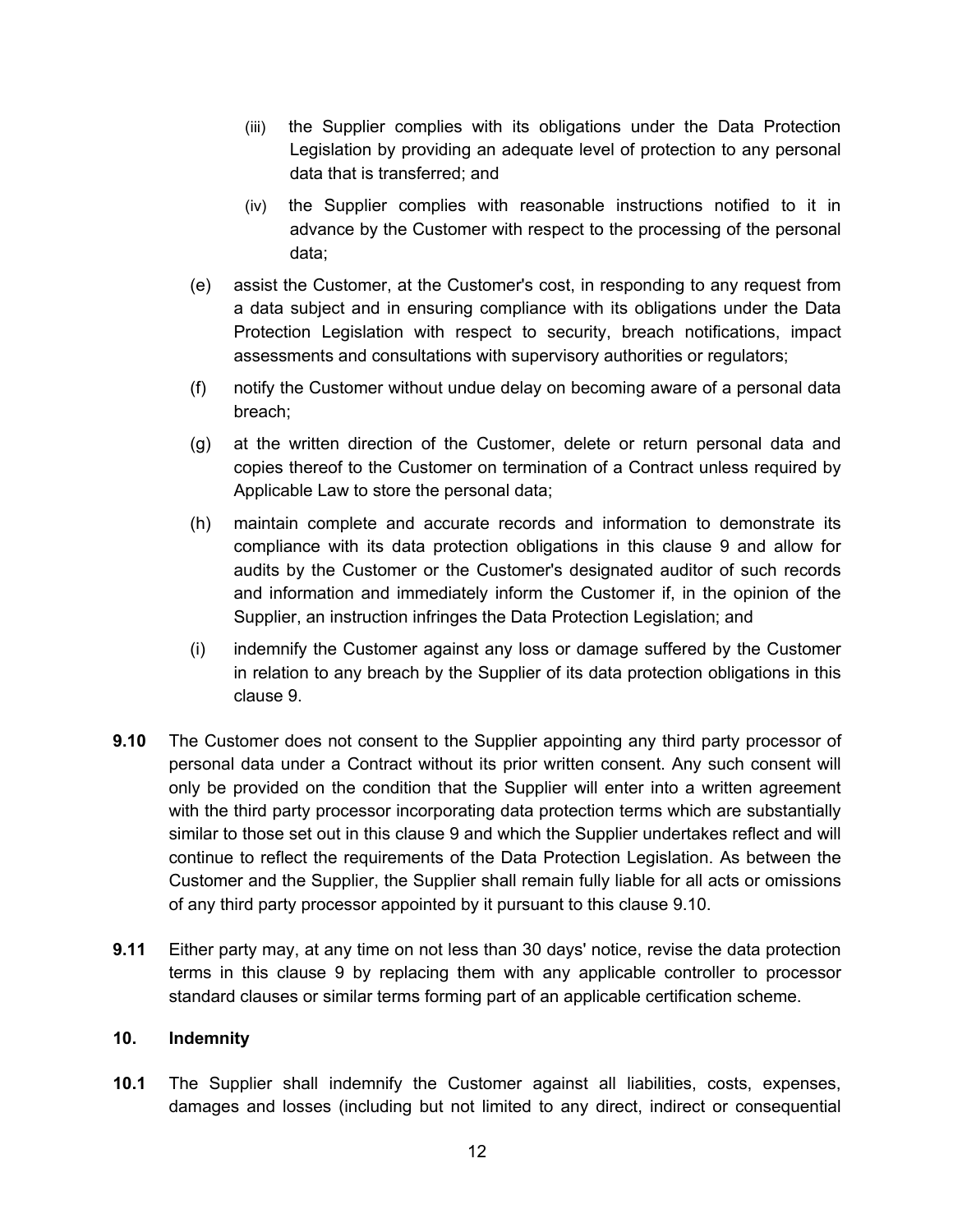losses, loss of profit, loss of reputation and all interest, penalties and legal costs (calculated on a full indemnity basis) and all other reasonable professional costs and expenses) suffered or incurred by the Customer arising out of or in connection with:

- (a) any claim made against the Customer for actual or alleged infringement of a third party's Intellectual Property Rights arising out of, or in connection with, the manufacture, supply or use of Goods, or receipt, use or supply of Services (excluding Customer Materials);
- (b) any claim made against the Customer by a third party for death, personal injury or damage to property arising out of, or in connection with, defects in Goods, as delivered, or Deliverables; and
- (c) any claim made against the Customer by a third party arising out of or in connection with the supply of Goods, as delivered, or Services.
- **10.2** This clause 10 shall survive termination of a Contract.

### **11. Insurance**

During the term of a Contract and for a period of 6 years thereafter, the Supplier shall maintain in force, with a reputable insurance company, professional indemnity insurance, product liability insurance and public liability insurance to cover the liabilities that may arise under or in connection with the Contract, and shall, on the Customer's request, produce both the insurance certificate giving details of cover and the receipt for the current year's premium in respect of each insurance.

#### **12. Confidentiality**

- **12.1** Each party undertakes that it shall not at any time disclose to any person any confidential information concerning the business, affairs, customers, clients or suppliers of the other party, except as permitted by clause 12.2*.*
- **12.2** Each party may disclose the other party's confidential information:
	- (a) to its employees, officers, representatives, subcontractors or advisers who need to know such information for the purposes of carrying out the party's obligations under a Contract. Each party shall ensure that its employees, officers, representatives, subcontractors or advisers to whom it discloses the other party's confidential information must comply with this clause 12; and
	- (b) as may be required by law, a court of competent jurisdiction or any governmental or regulatory authority.
- **12.3** Neither party shall use the other party's confidential information for any purpose other than to perform its obligations under a Contract.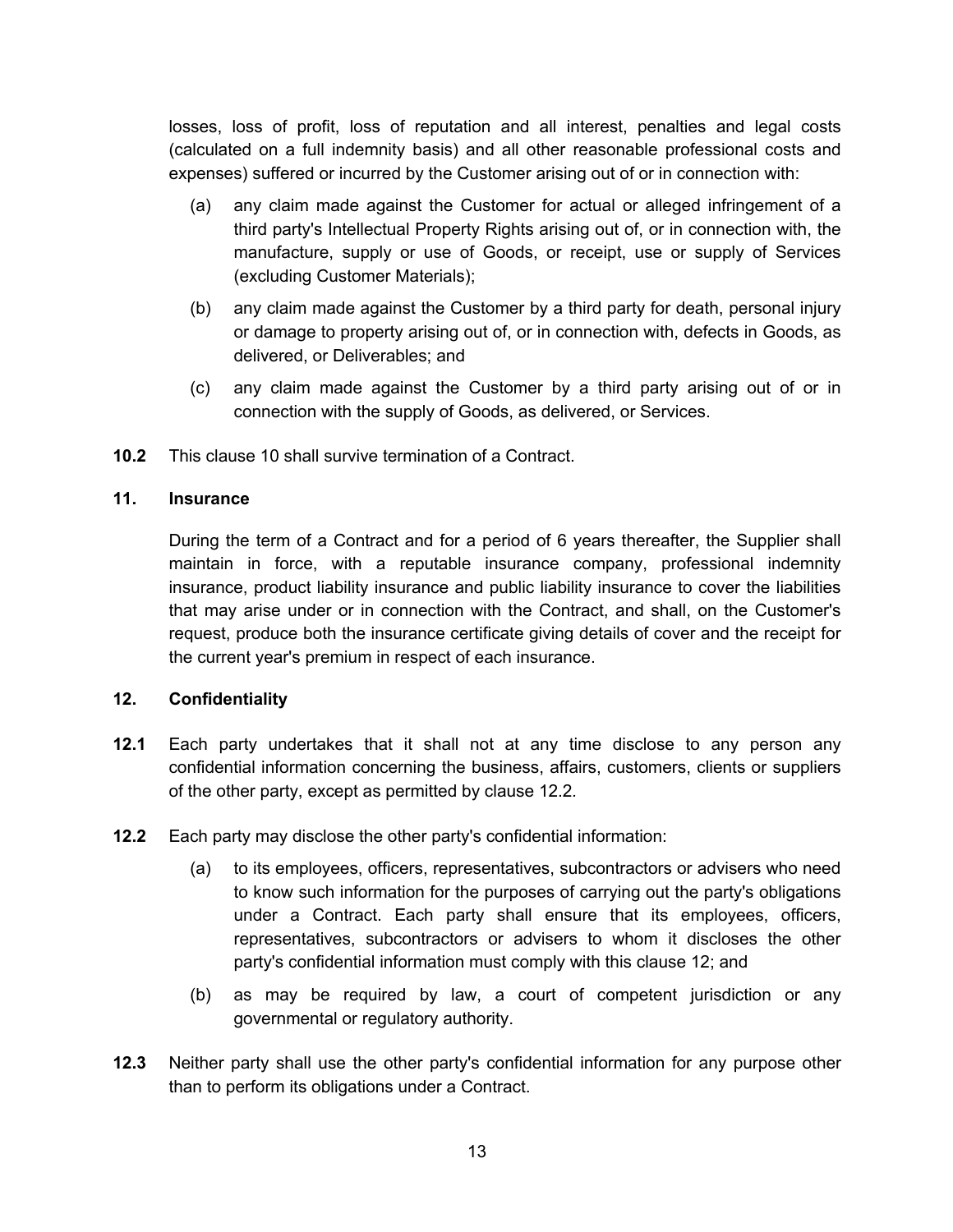# **13. Termination**

- **13.1** Without affecting any other right or remedy available to it, the Customer may terminate a Contract:
	- (a) with immediate effect by giving written notice to the Supplier if:
		- (i) there is a change of control of the Supplier; or
		- (ii) the Supplier's financial position deteriorates to such an extent that in the Customer's opinion the Supplier's capability to adequately fulfil its obligations under the Contract has been placed in jeopardy; or
		- (iii) the Supplier commits a breach of clause 5.3(h); and
	- (b) for convenience by giving the Supplier 1 months' written notice.
- **13.2** Without affecting any other right or remedy available to it, either party may terminate a Contract with immediate effect by giving written notice to the other party if:
	- (a) the other party commits a material breach of any term of the Contract which breach is irremediable or (if such breach is remediable) fails to remedy that breach within a period of 14 days after being notified in writing to do so;
	- (b) the other party takes any step or action in connection with its entering administration, provisional liquidation or any composition or arrangement with its creditors (other than in relation to a solvent restructuring), being wound up (whether voluntarily or by order of the court, unless for the purpose of a solvent restructuring), having a receiver appointed to any of its assets or ceasing to carry on business or, if the step or action is taken in another jurisdiction, in connection with any analogous procedure in the relevant jurisdiction; or
	- (c) the other party suspends, or threatens to suspend, or ceases or threatens to cease to carry on all or a substantial part of its business.

# **14. Consequences of termination**

- **14.1** On termination of a Contract, the Supplier shall immediately deliver to the Customer all associated Deliverables whether or not then complete, and return all Customer Materials. If the Supplier fails to do so, then the Customer may enter the Supplier's premises and take possession of them. Until they have been returned or delivered, the Supplier shall be solely responsible for their safe keeping and will not use them for any purpose not connected with the Contract.
- **14.2** Termination or expiry of a Contract shall not affect the parties' rights and remedies that have accrued as at termination or expiry, including the right to claim damages in respect of any breach of the Contract which existed at or before the date of termination or expiry.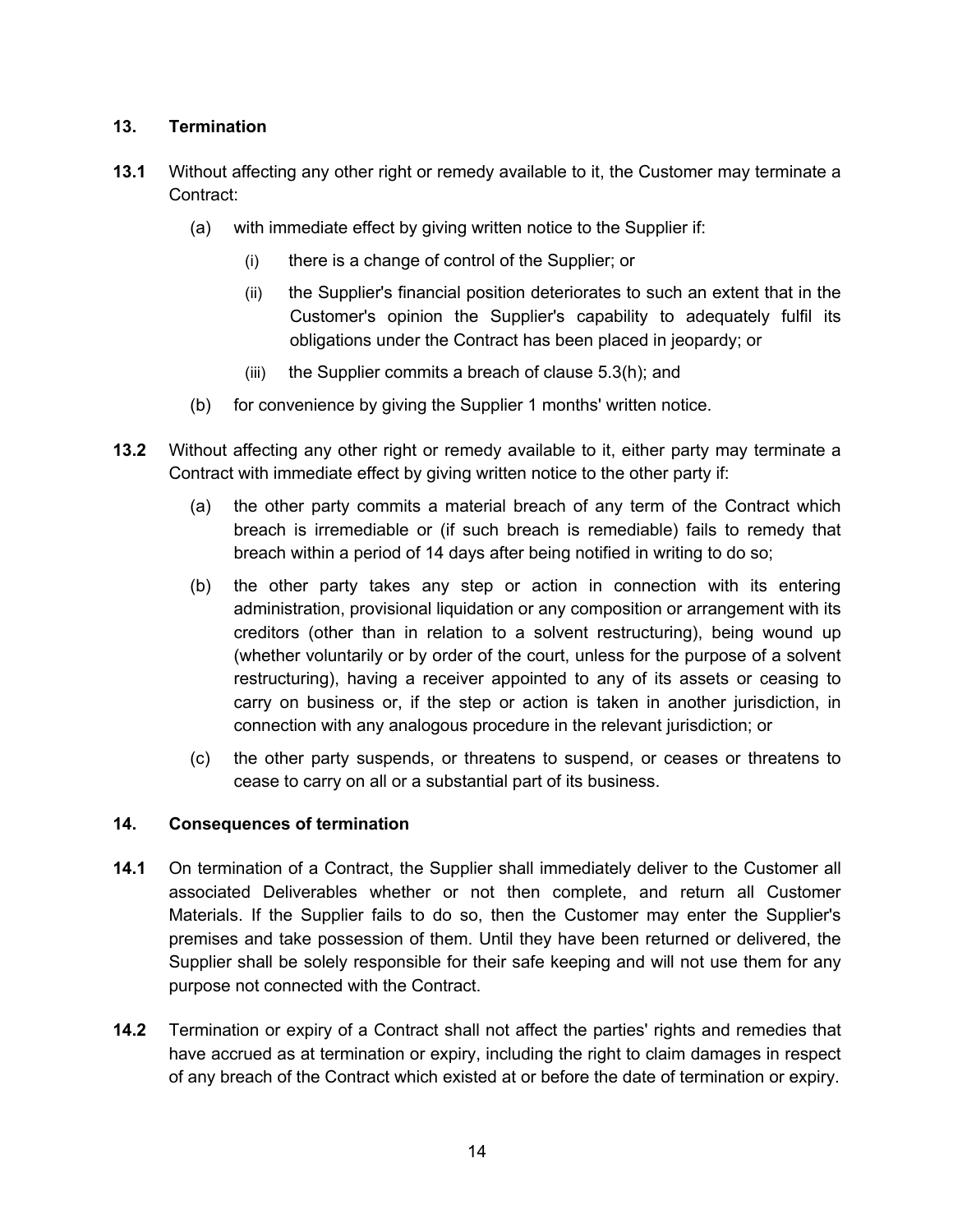**14.3** Any provision of a Contract that expressly or by implication is intended to come into or continue in force on or after termination or expiry of the Contract shall remain in full force and effect.

### **15. Force majeure**

Neither party shall be in breach of a Contract nor liable for delay in performing, or failure to perform, any of its obligations under it if such delay or failure results from events, circumstances or causes beyond its reasonable control. If the period of delay or nonperformance continues for 4 weeks, the party not affected may terminate the Contract by giving 14 days' written notice to the affected party.

### **16. Restrictions**

- **16.1** In order to protect the legitimate interests of the Customer and each of its group companies, the Supplier covenants with the Customer for itself and as an agent of each of its group companies that it shall not (except with the prior written consent of the Customer):
	- (a) attempt to solicit or entice away from the employment or service of the Customer or any of its group companies the services of any Restricted Person other than by means of a national advertising campaign open to all-comers and not specifically targeted at such staff of the Customer or any of its group companies;
	- (b) solicit or entice away from the employment or service of the Customer or any of its group companies the services of any Restricted Person other than by means of a national advertising campaign open to all-comers and not specifically targeted at such staff of the Customer or any of its group companies; or
	- (c) employ or engage or otherwise facilitate the employment or engagement of any Restricted Person.
- **16.2** The Supplier shall be bound by the covenant set out in clause 16.1 above during the term of each Contract, and for a period of 12 months after termination or expiry of each Contract.
- **16.3** For the purposes of clause 16.1 above, a **Restricted Person** shall mean any firm, company or person employed or engaged by the Customer or any of its group companies during the term of a Contract with whom the Supplier has been engaged in respect of the provision of Goods and/or Services under the Contract or the management of the Contract either as principal, agent, employee, independent contractor or in any other form of employment or engagement and who could damage the interests of the Customer if they were involved in any capacity in any business concern which competes with the business of the Customer.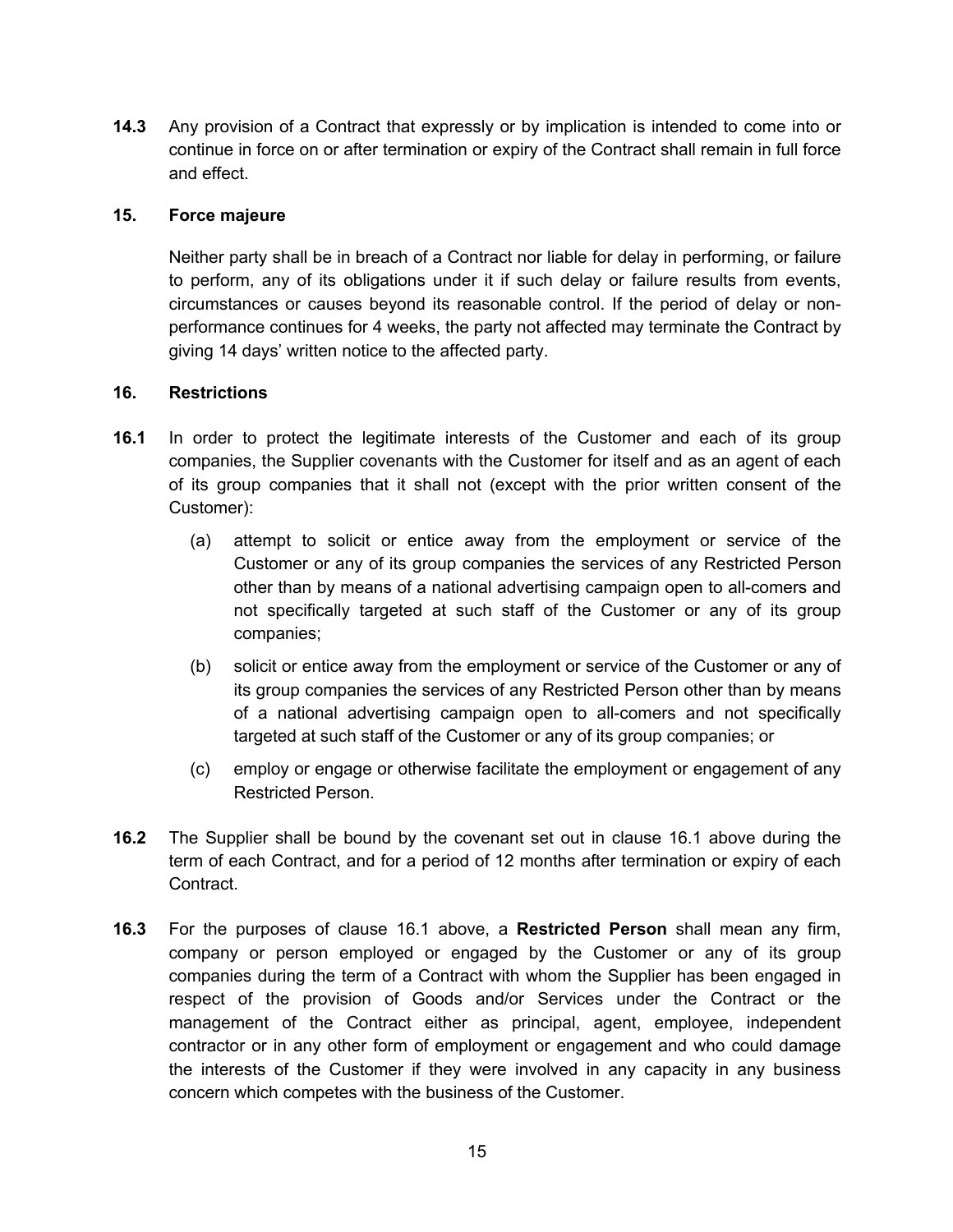- **16.4** If the Supplier commits a breach of clause 16.1 above, it shall on demand pay to the Customer or its relevant group company a sum equal to one year's basic salary or the annual fee that was payable by the Customer or its relevant group company to the Restricted Person plus the recruitment costs incurred by the Customer or its relevant group company in replacing such person. The parties confirm that these liquidated damages are reasonable and proportionate to protect the legitimate interest of the Customer or its relevant group company.
- **16.5** In order to protect the legitimate business interests of the Customer and each of its group companies, the Supplier covenants with the Customer for itself and as agent for each of its group companies that it shall not (except with the prior written consent of the Customer):
	- (a) solicit or entice away (or attempt to solicit or entice away) from the Customer or any of its group companies the business or custom of a Restricted Customer; or
	- (b) be involved in the provision of services to a Restricted Customer.
- **16.6** The Supplier shall be bound by the covenant set out in clause 16.5 above during the term of each Contract, and for a period of 12 months after termination or expiry of each Contract.
- **16.7** For the purposes of clause 16.5 above, a **Restricted Customer** shall mean any firm, company or person who is or has at any time during the immediately preceding 12 months been a customer or prospective customer of, or in the habit of dealing with, the Customer or any of its group companies and with whom the Supplier has been engaged in respect of the provision of Goods and/or Services under a Contract.

# **17. General**

**17.1 TUPE.** The Supplier and the Customer acknowledge and agree that, in relation to each Contract, they do not expect the TUPE Regulations to apply when the Supplier commences and ceases performance under the Contract. The Supplier and the Customer shall organise themselves and delivery under the Contract accordingly.

# **17.2 Assignment and other dealings.**

- (a) The Customer may at any time assign, mortgage, charge, subcontract, delegate, declare a trust over or deal in any other manner with all or any of its rights and obligations under a Contract.
- (b) The Supplier shall not assign, transfer, mortgage, charge, subcontract, delegate, declare a trust over or deal in any other manner with any of its rights and obligations under a Contract without the prior written consent of the Customer.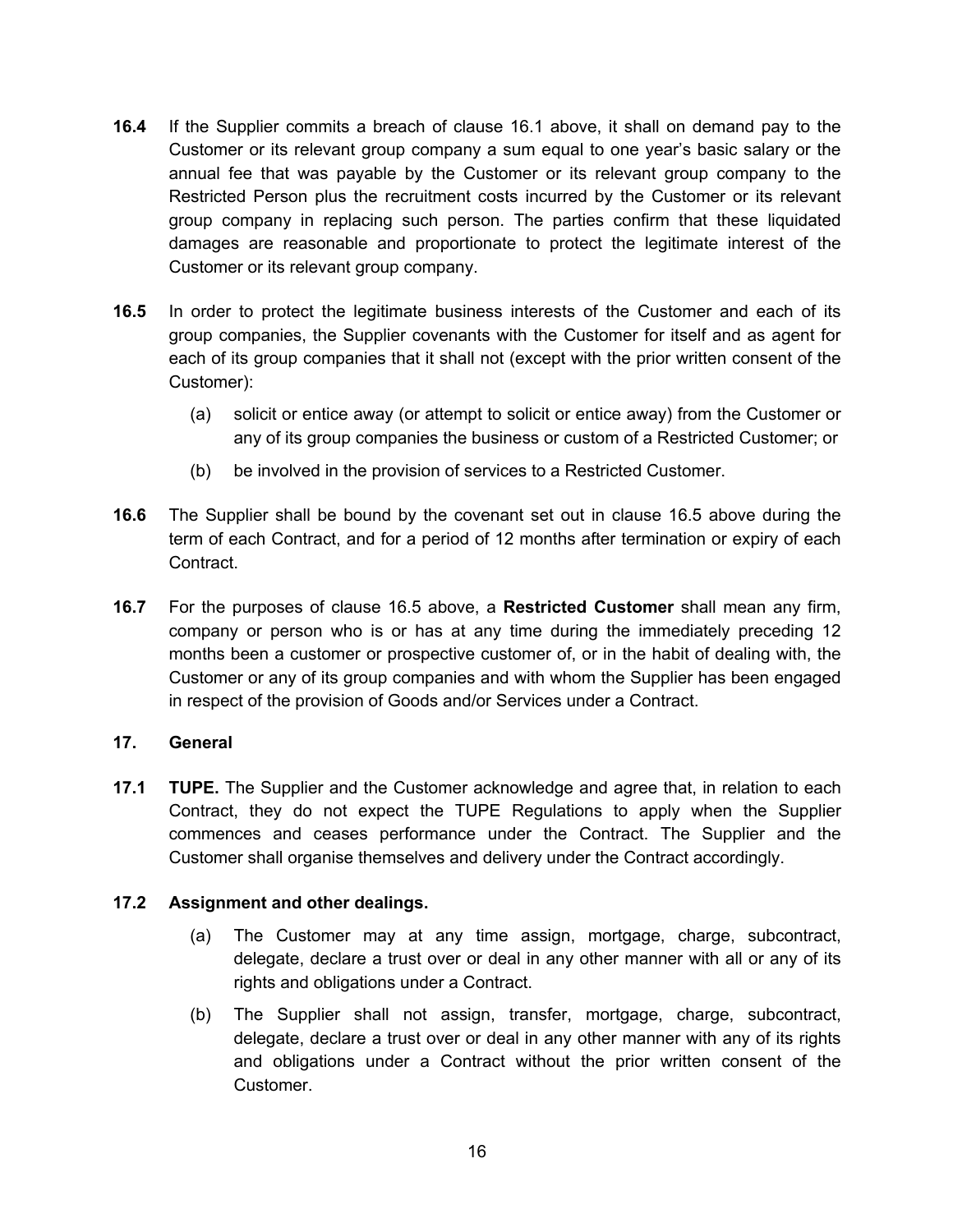# **17.3 Notices.**

- (a) Any notice given to a party under or in connection with a Contract shall be in writing and shall be:
	- (i) delivered by hand or by pre-paid first-class post or other next working day delivery service at its registered office (if a company) or its principal place of business (in any other case); or
	- (ii) sent by fax to its main fax number or sent by email to its main email address.
- (b) Any notice shall be deemed to have been received:
	- (i) if delivered by hand, on signature of a delivery receipt or at the time the notice is left at the proper address;
	- (ii) if sent by pre-paid first-class post or other next working day delivery service, at 9.00 am on the second Business Day after posting or at the time recorded by the delivery service; and
	- (iii) if sent by fax or email, at the time of transmission, or, if this time falls outside business hours in the place of receipt, when business hours resume. In this clause 17.3(b)(iii), business hours means 9.00am to 5.00pm Monday to Friday on a day that is not a public holiday in the place of receipt.
- (c) This clause 17.3 does not apply to the service of any proceedings or other documents in any legal action or, where applicable, any arbitration or other method of dispute resolution.
- **17.4 Severance.** If any provision or part-provision of a Contract is or becomes invalid, illegal or unenforceable, it shall be deemed modified to the minimum extent necessary to make it valid, legal and enforceable. If such modification is not possible, the relevant provision or part-provision shall be deemed deleted. Any modification to or deletion of a provision or part-provision under this clause 17.4 shall not affect the validity and enforceability of the rest of a Contract.
- **17.5 Waiver.** A waiver of any right or remedy under a Contract or by law is only effective if given in writing and shall not be deemed a waiver of any subsequent right or remedy. A failure or delay by a party to exercise any right or remedy provided under a Contract or by law shall not constitute a waiver of that or any other right or remedy, nor shall it prevent or restrict any further exercise of that or any other right or remedy. No single or partial exercise of any right or remedy provided under a Contract or by law shall prevent or restrict the further exercise of that or any other right or remedy.
- **17.6 No partnership or agency.** Nothing in a Contract is intended to, or shall be deemed to, establish any partnership or joint venture between the parties, constitute either party the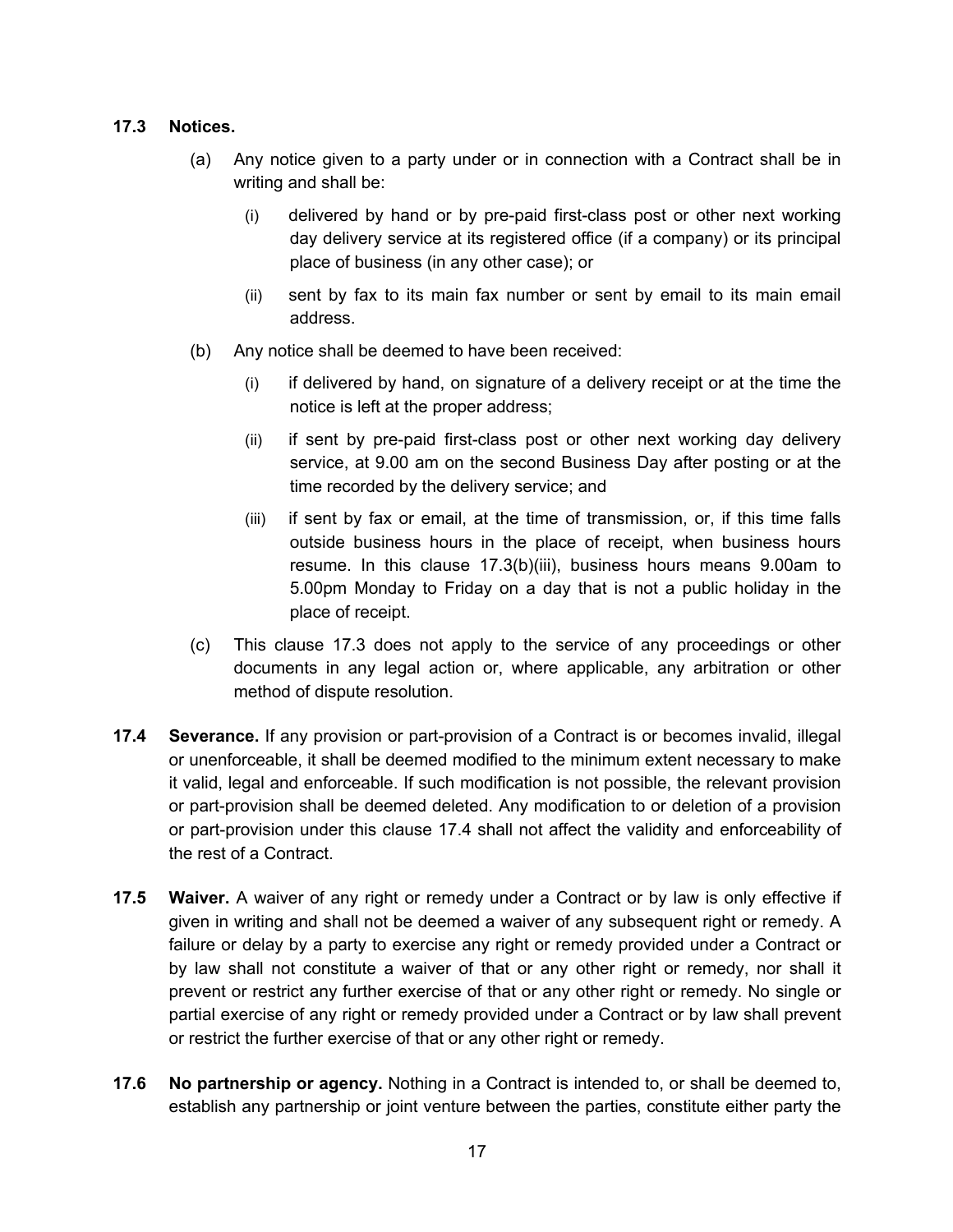agent of the other, or authorise either party to make or enter into any commitments for or on behalf of the other party.

**17.7 Entire agreement.** A Contract constitutes the entire agreement between the parties and supersedes and extinguishes all previous agreements, promises, assurances, warranties, representations and understandings between them, whether written or oral, relating to its subject matter.

# **17.8 Third party rights.**

- (a) Unless it expressly states otherwise, a Contract does not give rise to any rights under the Contracts (Rights of Third Parties) Act 1999 to enforce any term of the Contract.
- (b) The rights of the parties to rescind or vary a Contract are not subject to the consent of any other person.
- **17.9 Variation.** Except as set out in these Conditions, no variation of a Contract, including the introduction of any additional terms and conditions, shall be effective unless it is agreed in writing and signed by the parties or their authorised representatives.
- **17.10 Conflict.** If there is an inconsistency between any of the provisions of these Conditions and the provisions of an Order, the provisions of the Order shall prevail.
- **17.11 Governing law.** Each Contract, and any dispute or claim (including non-contractual disputes or claims) arising out of or in connection with it or its subject matter or formation shall be governed by and construed in accordance with the law of England and Wales.
- **17.12 Jurisdiction.** Each party irrevocably agrees that the courts of England and Wales shall have exclusive jurisdiction to settle any dispute or claim (including non-contractual disputes or claims) arising out of or in connection with each Contract or its subject matter.

# **Schedule – Processing, Personal Data and Data Subjects**

# **1. Processing by the Supplier**

**1.1 Scope, nature and purpose of processing**

The scope, nature and purpose of the processing is the provision of Goods and/or Services under a Contract.

# **1.2 Duration of the processing**

The duration of the processing corresponds to the duration of the relevant Contract.